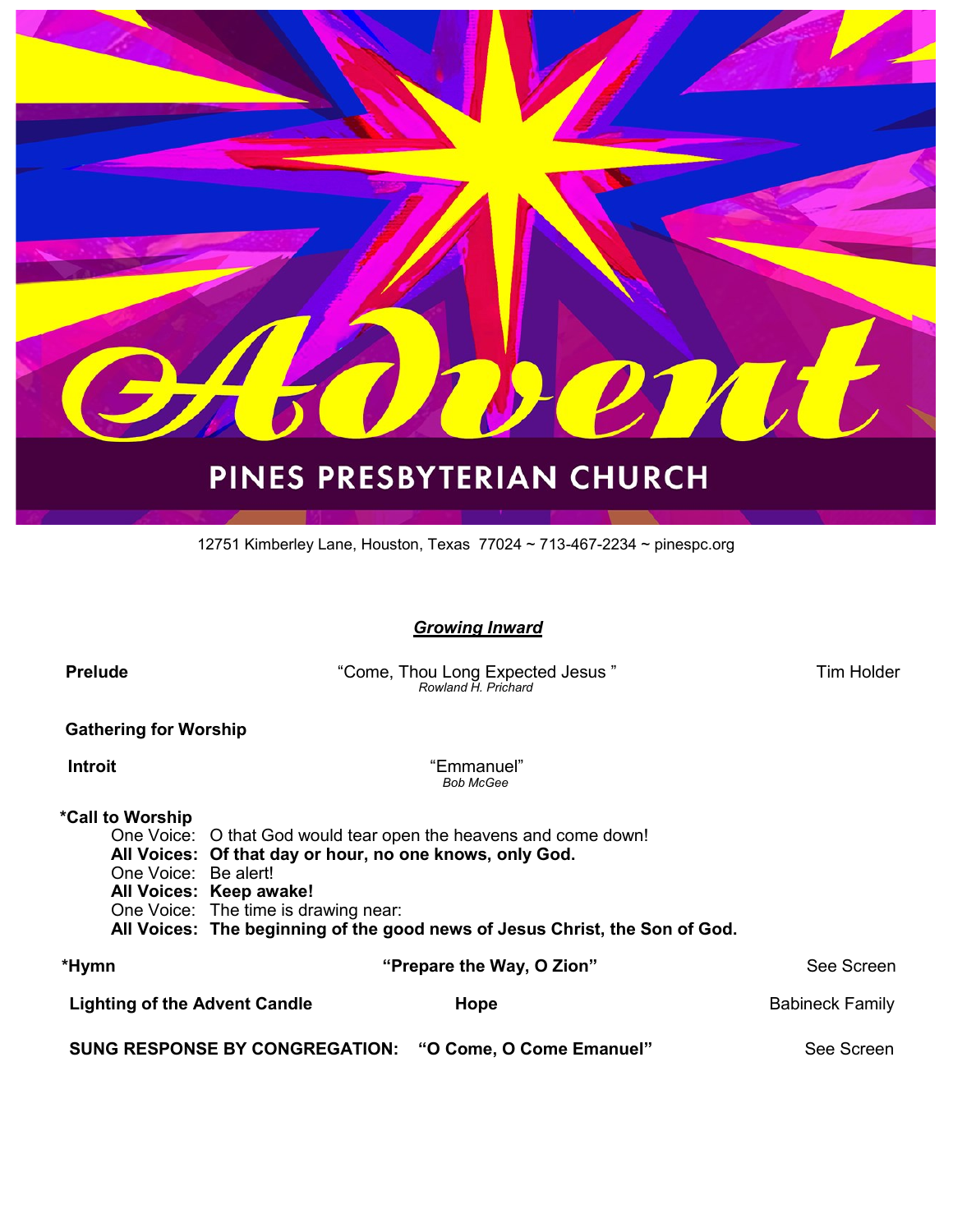| <b>Prayer of Confession</b><br><b>Merciful God,</b><br>Captivated by technology,<br>and peace,<br>very own gates.<br>to the ends of heaven,<br>into your embrace.<br><b>Silent Confession</b>                                                                                                            | we confess that we become distracted,<br>even weary, in our discipleship.<br>We keep busy schedules; we rush about.<br>seduced by the lure of consumer goods,<br>we do not remain alert to your divine presence<br>in our lives, in the church, in the world.<br>Make us better doorkeepers of our lives,<br>watching for you attentively.<br>Awaken us to your surprising power and glory<br>so we do not miss how near you are to our<br>Be gracious toward us, we pray,<br>until we are gathered, from the ends of earth<br>We pray in the name of Christ,<br>who was, and is, and is to come. Amen.<br><b>Confessional Response "O Little Town of Bethlehem"</b> | See Screen                                                                                                              | November 29, 2020<br><b>Welcome to Pines</b><br>Pines is a joyful Christian community<br>that welcomes all. Our Mission is to<br>make disciples who know, love, and<br>trust in Jesus Christ. We live into our<br>Mission by Looking Upward, Growing<br>Inward, and Serving Outward.<br><b>Helpful devices:</b><br>Auditory assistance receivers are<br>available with the Ushers.<br>Sound: Dan Schafer<br>Liturgist: John Work |
|----------------------------------------------------------------------------------------------------------------------------------------------------------------------------------------------------------------------------------------------------------------------------------------------------------|----------------------------------------------------------------------------------------------------------------------------------------------------------------------------------------------------------------------------------------------------------------------------------------------------------------------------------------------------------------------------------------------------------------------------------------------------------------------------------------------------------------------------------------------------------------------------------------------------------------------------------------------------------------------|-------------------------------------------------------------------------------------------------------------------------|----------------------------------------------------------------------------------------------------------------------------------------------------------------------------------------------------------------------------------------------------------------------------------------------------------------------------------------------------------------------------------------------------------------------------------|
| <b>Assurance of Grace</b><br>One Voice: The grace of God, given to us in Christ Jesus, strengthens<br>us to the end so that we may be blameless when Christ<br>comes again.<br>All Voices: Thanks be to God, who is faithful and has called us<br>into the fellowship of the Son, Jesus Christ our Lord! |                                                                                                                                                                                                                                                                                                                                                                                                                                                                                                                                                                                                                                                                      | Sanctuary:<br>The Becky O'Connor Memorial<br>Advent Candelabra was given in<br>loving memory by the O'Connor<br>Family. |                                                                                                                                                                                                                                                                                                                                                                                                                                  |
| <b>Children's Message</b>                                                                                                                                                                                                                                                                                |                                                                                                                                                                                                                                                                                                                                                                                                                                                                                                                                                                                                                                                                      |                                                                                                                         |                                                                                                                                                                                                                                                                                                                                                                                                                                  |
|                                                                                                                                                                                                                                                                                                          | Jesus Loves Me! This I know, For the Bible tells me so;<br>Little ones to Him belong; They are weak, but he is strong.<br>Yes, Jesus loves me! Yes, Jesus loves me!<br>Yes, Jesus loves me! The Bible tells me so.                                                                                                                                                                                                                                                                                                                                                                                                                                                   |                                                                                                                         |                                                                                                                                                                                                                                                                                                                                                                                                                                  |
|                                                                                                                                                                                                                                                                                                          | <b>Looking Upward</b>                                                                                                                                                                                                                                                                                                                                                                                                                                                                                                                                                                                                                                                |                                                                                                                         |                                                                                                                                                                                                                                                                                                                                                                                                                                  |
| <b>First Reading</b>                                                                                                                                                                                                                                                                                     |                                                                                                                                                                                                                                                                                                                                                                                                                                                                                                                                                                                                                                                                      | 1 Corinthians 1:3-9                                                                                                     |                                                                                                                                                                                                                                                                                                                                                                                                                                  |
| <b>Anthem</b>                                                                                                                                                                                                                                                                                            | "Of the Father's Love Begotten"<br>13th Century Plainsong                                                                                                                                                                                                                                                                                                                                                                                                                                                                                                                                                                                                            |                                                                                                                         |                                                                                                                                                                                                                                                                                                                                                                                                                                  |
| <b>Second Reading</b>                                                                                                                                                                                                                                                                                    |                                                                                                                                                                                                                                                                                                                                                                                                                                                                                                                                                                                                                                                                      | Mark 13:24-37                                                                                                           |                                                                                                                                                                                                                                                                                                                                                                                                                                  |
| <b>Sermon</b>                                                                                                                                                                                                                                                                                            | "Keep Awake"                                                                                                                                                                                                                                                                                                                                                                                                                                                                                                                                                                                                                                                         | Rev. Cindy Mood                                                                                                         | *All who are able may stand                                                                                                                                                                                                                                                                                                                                                                                                      |
| *Hymn                                                                                                                                                                                                                                                                                                    | "Mine Eyes Have Seen the Glory"                                                                                                                                                                                                                                                                                                                                                                                                                                                                                                                                                                                                                                      | See Screen                                                                                                              |                                                                                                                                                                                                                                                                                                                                                                                                                                  |
|                                                                                                                                                                                                                                                                                                          | <b>Serving Outward</b>                                                                                                                                                                                                                                                                                                                                                                                                                                                                                                                                                                                                                                               |                                                                                                                         |                                                                                                                                                                                                                                                                                                                                                                                                                                  |

**\*Saying What We Believe** (adapted from the Confession of 1967, 9.18) **God expressed love for all humankind through Israel, whom God chose to be a covenant people to serve him in love and faithfulness. When Israel was unfaithful, God disciplined the nation with judgment and maintained the covenant through prophets, priests, teachers, and true believers. These witnesses called all Israelites to a destiny in which they would serve God faithfully and become a light to the nations. The same witness proclaimed the coming of a new age, and a true servant of God in whom God's purpose would be realized.** 

*A Stephen Ministry Congregation*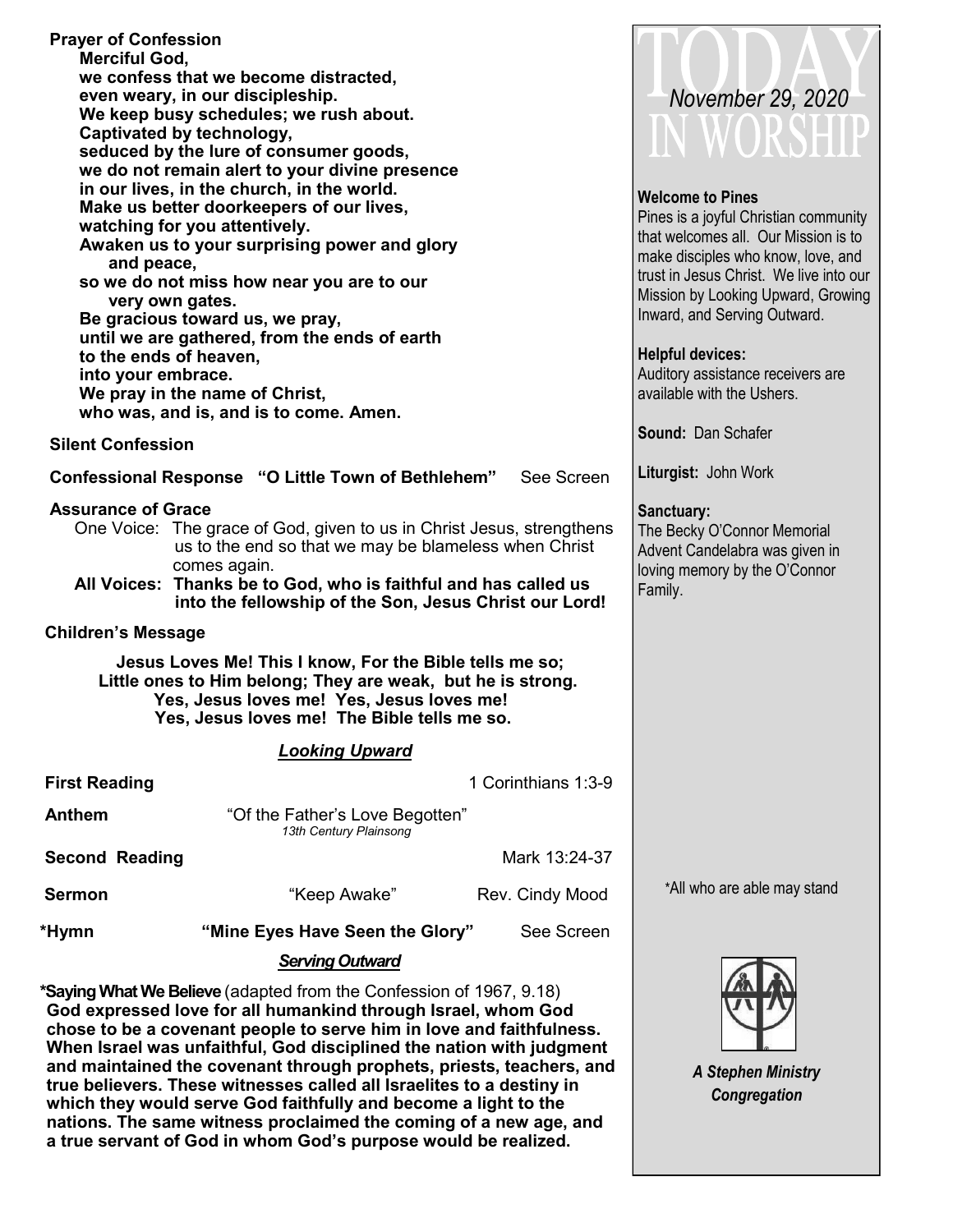| *Gloria Patri<br>Glory be to the Father, and to the Son, and to the Holy Ghost;<br>As it was in the beginning, is now and ever shall be, world without end. | The Lord's Prayer<br>Our Father, who art in heaven,<br>hallowed be thy name. Thy<br>kingdom come, thy will be done, on<br>earth as it is in heaven. Give us this<br>day our daily bread; and forgive us<br>our debts, as we forgive our |            |                                                                        |
|-------------------------------------------------------------------------------------------------------------------------------------------------------------|-----------------------------------------------------------------------------------------------------------------------------------------------------------------------------------------------------------------------------------------|------------|------------------------------------------------------------------------|
| Prayers of the People and the Lord's Prayer                                                                                                                 |                                                                                                                                                                                                                                         |            |                                                                        |
| <b>Hymn</b>                                                                                                                                                 | "Light One Candle to Watch for Messiah"                                                                                                                                                                                                 | See Screen | debtors; and lead us not into<br>temptation, but deliver us from evil. |
| <b>Charge and Benediction</b>                                                                                                                               |                                                                                                                                                                                                                                         |            | For thine is the kingdom and the<br>power and the glory, forever.      |
| *Benediction Response                                                                                                                                       | "Joy to the World"                                                                                                                                                                                                                      | See Screen | Amen.                                                                  |
| *Sending Out The Light of Christ                                                                                                                            |                                                                                                                                                                                                                                         |            |                                                                        |
| *Postlude                                                                                                                                                   | "Prepare the Way"<br>Then Swenska Psalmbroken                                                                                                                                                                                           |            |                                                                        |

Words printed by permission CCLI 998238 Portions of our liturgy are from The Abingdon Worship Annual 2020. Copyright © 2019 by Abingdon Press. Used by permission.

# *Calendar for the Week of November 29, 2020*

| 8:00                    |                                                                 |
|-------------------------|-----------------------------------------------------------------|
| a.m. 10:00              |                                                                 |
| p.m. 6:30               |                                                                 |
| 7:00<br>a.m.            |                                                                 |
|                         |                                                                 |
| a.m. 11:00<br>p.m. 8:00 |                                                                 |
| 5:00<br>p.m.            |                                                                 |
| 6:30<br>a.m.            |                                                                 |
| a.m./p.m.               |                                                                 |
| 9:00<br>a.m.            |                                                                 |
| 9:00                    |                                                                 |
| 9:15                    |                                                                 |
| 9:15                    | Children's Family Style Sunday School W12                       |
| 9:15                    | Youth Sunday SchoolHigh School Room                             |
| 10:45                   | Worship ServiceSanctuary/Live Streaming on Web and<br>.Facebook |
| 5:00<br>p.m.            | In-Car-Nation WorshipBack Parking Lot                           |
| 8:00                    |                                                                 |
|                         | 6:30<br>p.m.                                                    |